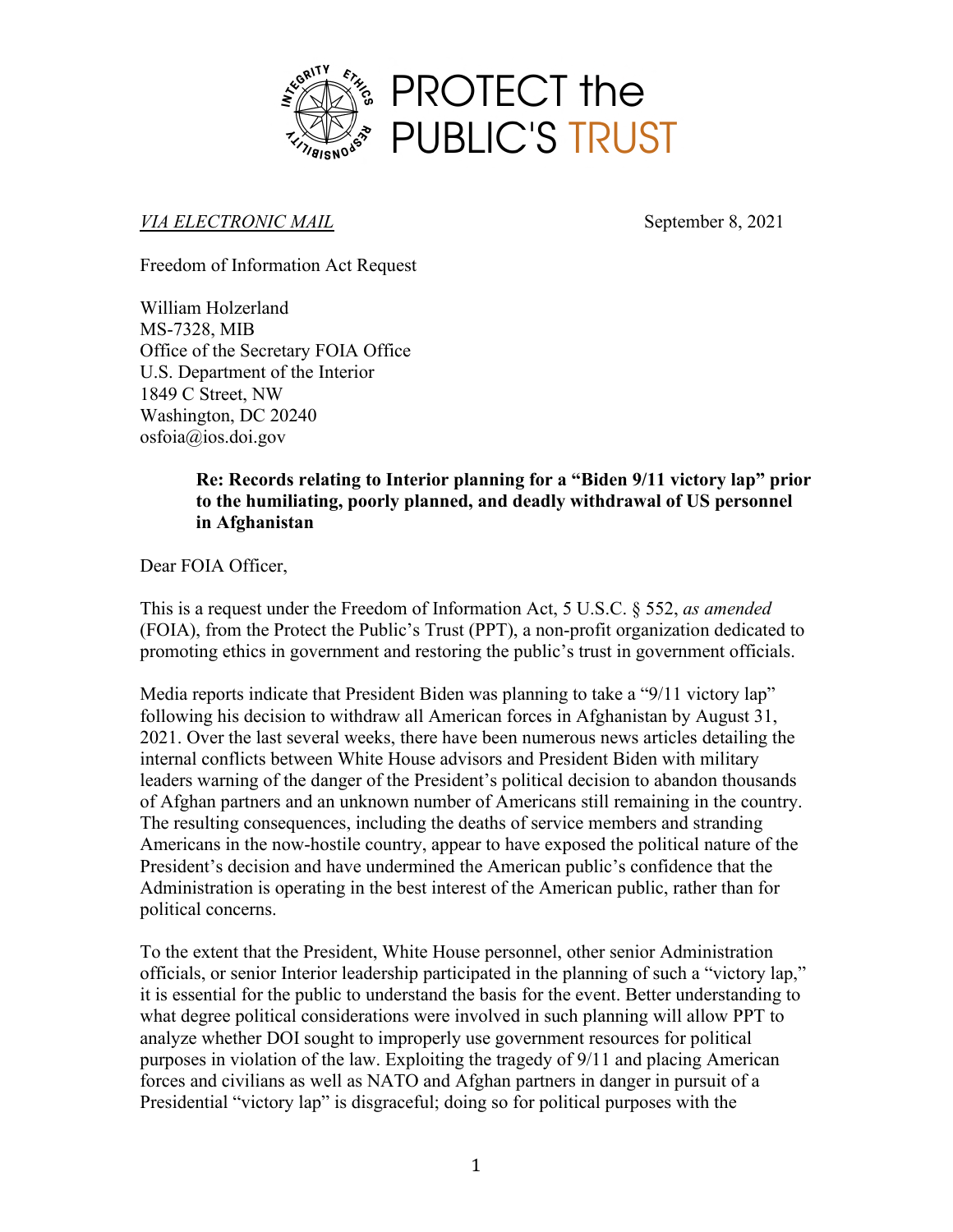

assistance of political appointees and with government resources may be a violation of the law.

The American public deserves better.

On behalf of the 13 dead service members and their families; the thousands of Americans, NATO partners and Afghan partners now stranded in a country completely controlled by the Taliban; and the rest of the American public that has been forced to helplessly watch this humiliating episode in U.S. history, PPT requests the following records to ensure that President Biden's decision in pursuit of his political prospects did not also violate the law and, if so, to what extent DOI officials aided these efforts.

## **Records Requested**

PPT requests the following records relating to planning and preparation for the President's "9/11 victory lap" on federal land:

- 1. Meeting Requests: All records for meeting requests, meeting memos, briefing documents, schedules, communications, and any other records related to the planning or preparation for an event to commemorate the 20<sup>th</sup> anniversary of 9/11. This should include Microsoft Teams logs for meetings with other agencies, the White House, 9/11 families or survivors, and other relevant individuals.
- 2. External and Internal Communications: Any and all communications, documents, and other records pertaining to the planning, attendance, security detail, ethics/legal considerations or other information on a planned 9/11 event with President Biden, Secretary Haaland, or any other Interior official. These should include, but not be limited to, communications with, by, and between the White House liaison's office, Secretary Haaland's scheduling and advance office, other officials in the Office of the Secretary, the National Park Service, and 9/11 families about a possible event with the President.

For this request, the term "all records" refers to, but is not limited to, any and all documents, correspondence, emails, text messages, letters, notes, telephone records, telephone notes, minutes, memoranda, comments, files, presentations, consultations, biological opinions, assessments, evaluations, schedules, telephone logs, digital logs such as those produced by Microsoft Teams, papers published and/or unpublished, reports, studies, photographs and other images, data (including raw data, GPS or GIS data, UTM, LiDAR, etc.), maps, and/or all other responsive records, in draft or final form.

This request is not meant to exclude any other request that, although not specifically requested, are reasonably related to the subject matter of this request. If you or your office have destroyed or determine to withhold any records that could be reasonably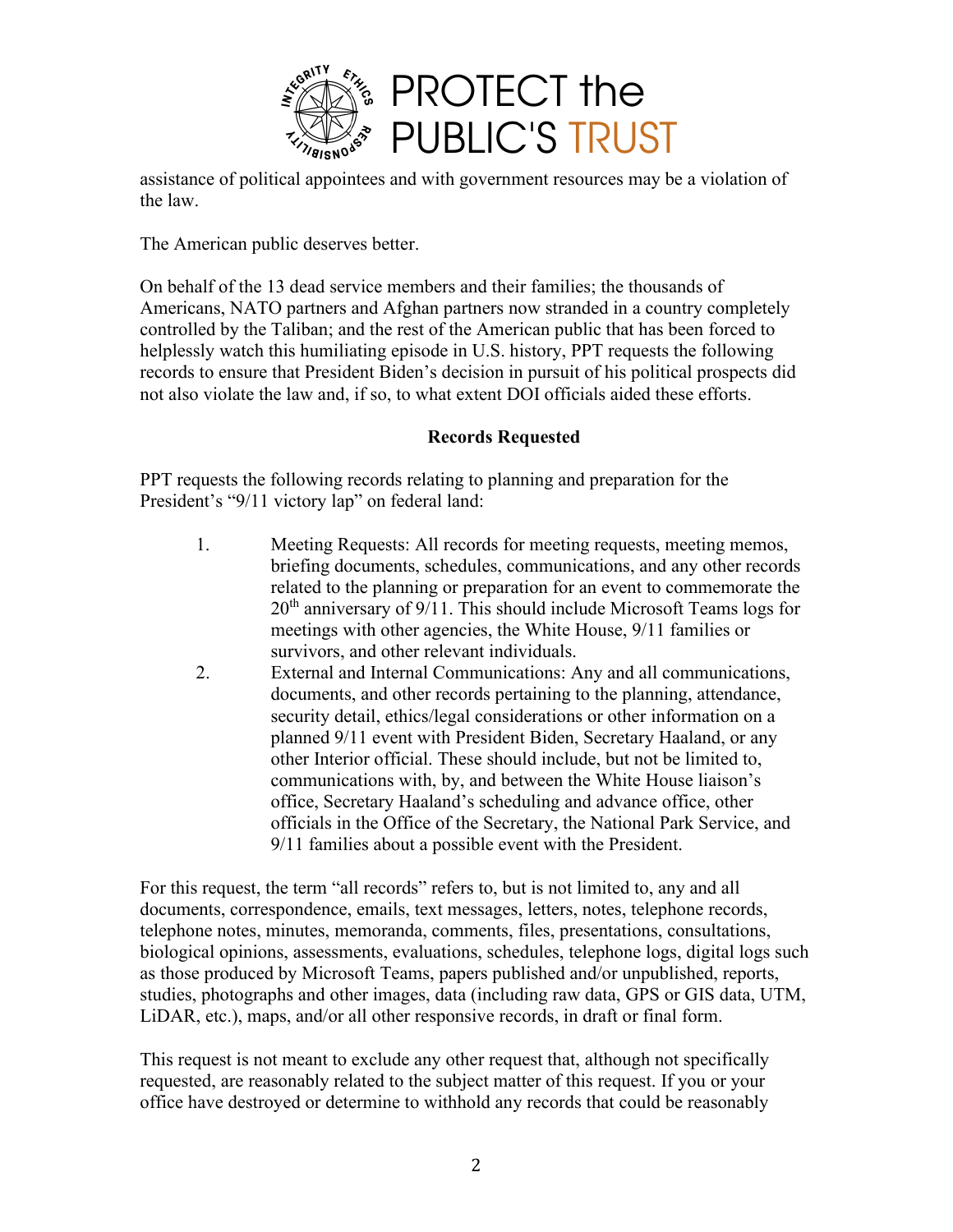

construed to be responsive to this request, I ask that you indicate this fact and the reasons therefore in your response.

Under the FOIA Improvement Act of 2016, agencies are prohibited from denying requests for information under the FOIA unless the agency reasonably believes release of the information will harm an interest that is protected by the exemption. FOIA Improvement Act of 2016 (Public Law No. 114-185), codified at 5 U.S.C. §  $552(a)(8)(A)$ .

Should you decide to invoke a FOIA exemption, please include sufficient information for us to assess the basis for the exemption, including any interest(s) that would be harmed by release. Please include a detailed ledger which includes:

- 1. Basic factual material about each withheld record, including the originator, date, length, general subject matter, and location of each item; and
- 2. Complete explanations and justifications for the withholding, including the specific exemption(s) under which the record (or portion thereof) was withheld and a full explanation of how each exemption applies to the withheld material. Such statements will be helpful in deciding whether to appeal an adverse determination. Your written justification may help to avoid litigation.

If you determine that portions of the records requested are exempt from disclosure, we request that you segregate the exempt portions and mail the non-exempt portions of such records to my attention at the address below within the statutory time limit. 5 U.S.C. § 552(b).

PPT is willing to receive records on a rolling basis.

These communications could be very relevant to ensuring that government resources are being used consistent with the law and not for the advancement of the President or Secretary's political objectives. In order to most efficiently facilitate our request, we request that the FOIA office use the email Enterprise Records and Document Management System (eERDMS) to search and process this request.

Finally, FOIA's "frequently requested record" provision was enacted as part of the 1996 Electronic Freedom of Information Act Amendments, and requires all federal agencies to give "reading room" treatment to any FOIA-processed records that, "because of the nature of their subject matter, the agency determines have become the subject of subsequent requests for substantially the same records." 5 U.S.C.  $\S$  552(a)(2)(D)(ii)(I). Also, enacted as part of the 2016 FOIA Improvement Act, FOIA's Rule of 3 requires all federal agencies to proactively "make available for public inspection in an electronic format" "copies of records, regardless of form or format ... that have been released to any person … and … that have been requested 3 or more times." 5 U.S.C. §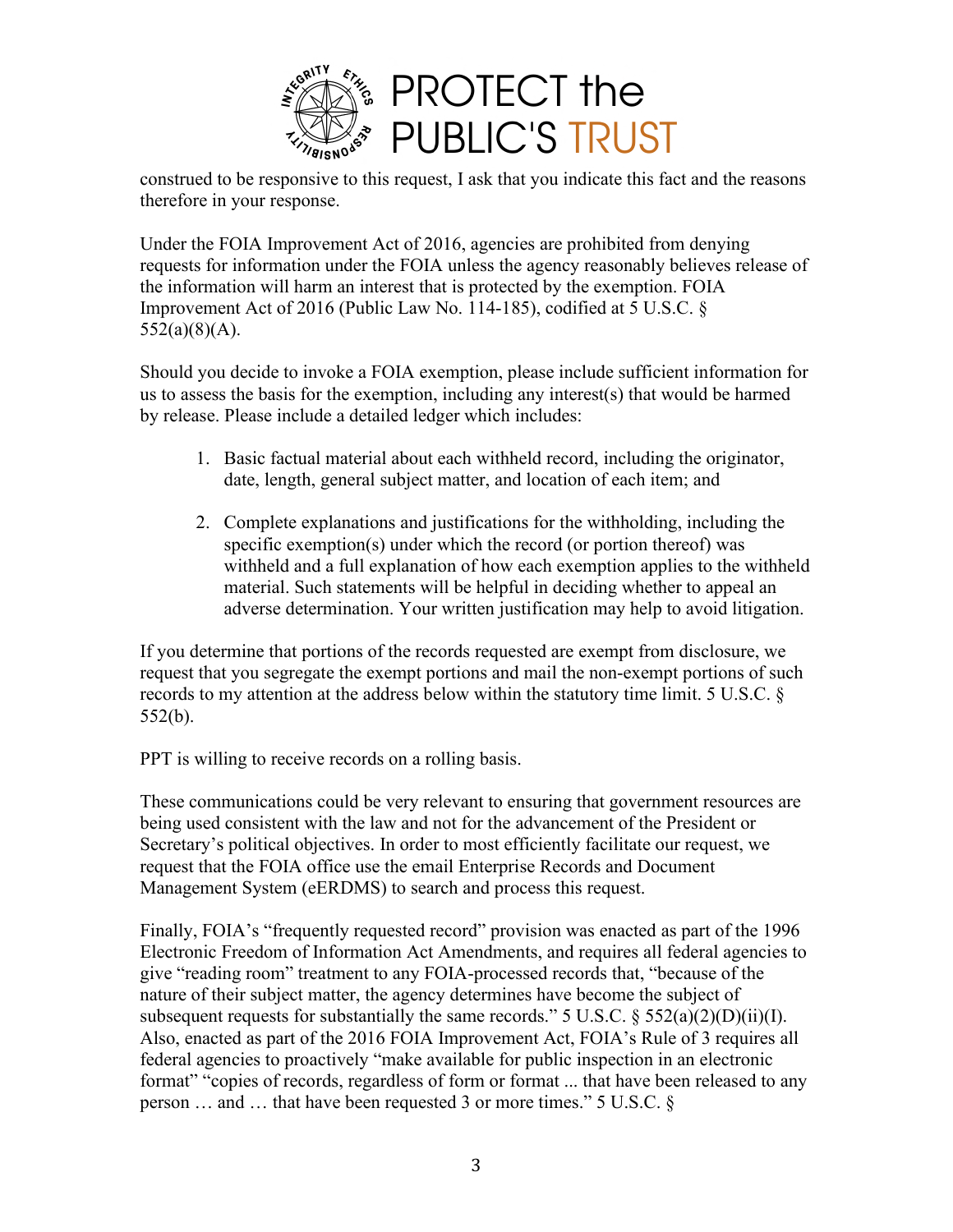

 $552(a)(2)(D)(ii)(I)$ . Therefore, we respectfully request that you make available online any records that the agency determines will become the subject of subsequent requests for substantially the same records, and records that have been requested three or more times.

## **Format of Requested Records**

Under FOIA, you are obligated to provide records in a readily accessible electronic format and in the format requested. See, e.g.,  $5 \text{ U.S.C.}$   $8 \frac{552(a)(3)(B)}{B}$  ("In making any record available to a person under this paragraph, an agency shall provide the record in any form or format requested by the person if the record is readily reproducible by the agency in that form or format."). "Readily accessible" means text-searchable and OCRformatted. See 5 U.S.C.  $\S$  552(a)(3)(B). We ask that you please provide all records in an electronic format. Additionally, please provide the records either in (1) load-ready format with a CSV file index or Excel spreadsheet, or; (2) for files that are in .PDF format, without any "portfolios" or "embedded files." Portfolios and embedded files within files are not readily accessible. Please do not provide the records in a single, or "batched," .PDF file. We appreciate the inclusion of an index.

If you should seek to withhold or redact any responsive records, we request that you: (1) identify each such record with specificity (including date, author, recipient, and parties copied); (2) explain in full the basis for withholding responsive material; and (3) provide all segregable portions of the records for which you claim a specific exemption. 5 U.S.C. § 552(b). Please correlate any redactions with specific exemptions under FOIA.

## **Fee Waiver Request**

FOIA was designed to provide citizens a broad right to access government records. FOIA's basic purpose is to "open agency action to the light of public scrutiny," with a focus on the public's "right to be informed about what their government is up to." *U.S. Dep't of Justice v. Reporters Comm. for Freedom of Press*, 489 U.S. 749, 773-74 (1989) (internal quotation and citations omitted). In order to provide public access to this information, FOIA's fee waiver provision requires that "[d]ocuments shall be furnished without any charge or at a [reduced] charge," if the request satisfies the standard. 5 U.S.C. § 552(a)(4)(A)(iii). FOIA's fee waiver requirement is "liberally construed." *Judicial Watch, Inc. v. Rossotti*, 326 F.3d 1309, 1310 (D.C. Cir. 2003); *Forest Guardians v. U.S. Dept. of Interior*, 416 F.3d 1173, 1178 (10th Cir. 2005).

The 1986 fee waiver amendments were designed specifically to provide non-profit organizations such as PPT access to government records without the payment of fees. Indeed, FOIA's fee waiver provision was intended "to prevent government agencies from using high fees to discourage certain types of requesters and requests," which are "consistently associated with requests from journalists, scholars, and non-profit public interest groups." *Ettlinger v. FBI*, 596 F.Supp. 867, 872 (D. Mass. 1984) (emphasis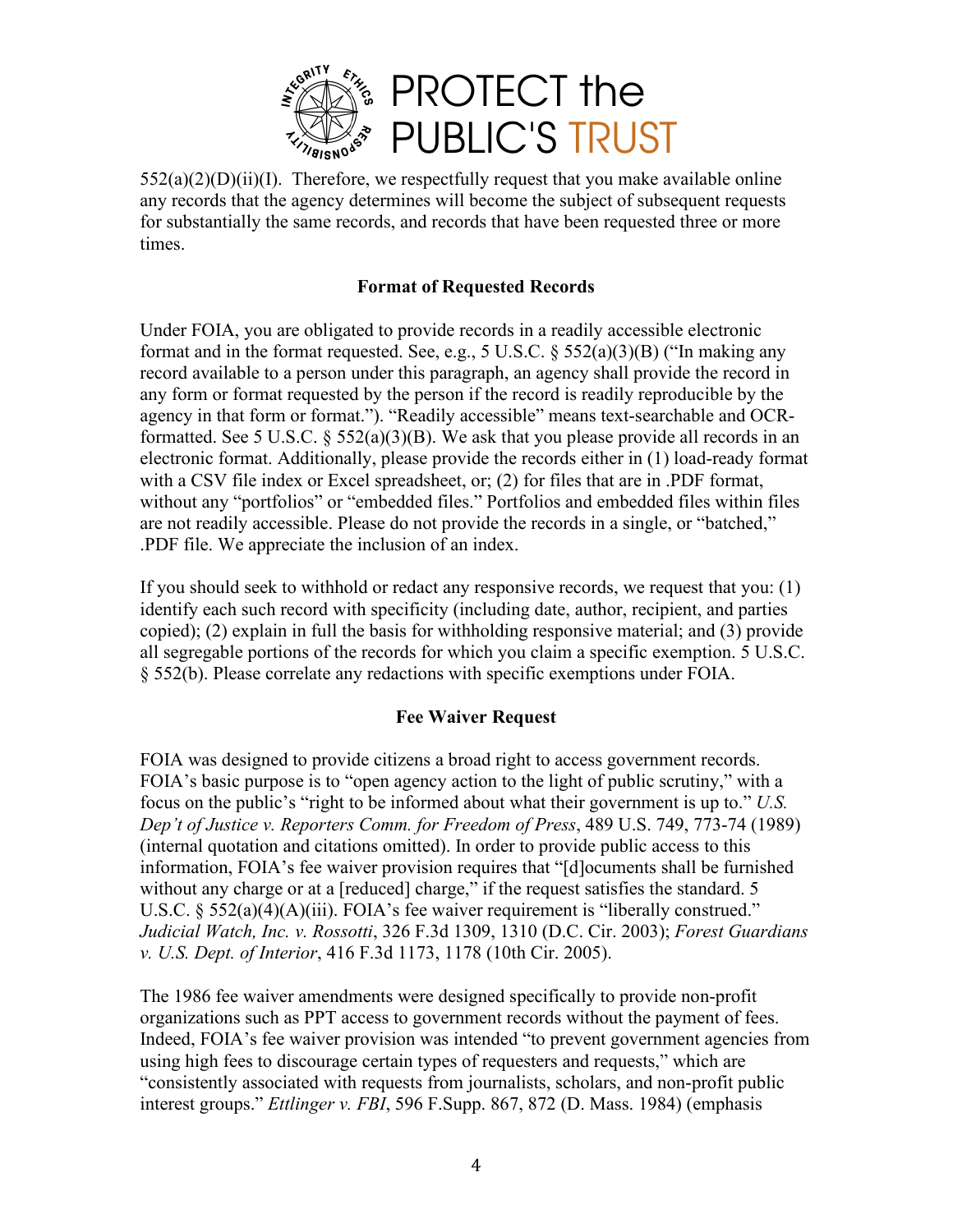

added). As one Senator stated, "[a]gencies should not be allowed to use fees as an offensive weapon against requesters seeking access to Government information ...." 132 Cong. Rec. S. 14298 (statement of Senator Leahy).

I. PPT Qualifies for a Fee Waiver.

Under FOIA, a party is entitled to a fee waiver when "disclosure of the information is in the public interest because it is likely to contribute significantly to public understanding of the operations or activities of the [Federal] government and is not primarily in the commercial interest of the requester." 5 U.S.C.  $\S$  552(a)(4)(A)(iii). The Interior FOIA regulations at 43 C.F.R.  $\&$  2.48(a)(1)-(4) establish the same standard.

Thus, Interior must consider four factors to determine whether a request is in the public interest: (1) whether the subject of the requested records concerns "the operations or activities of the Federal government," (2) whether the disclosure is "likely to contribute" to an understanding of government operations or activities, (3) whether the disclosure "will contribute to public understanding" of a reasonably broad audience of persons interested in the subject, and (4) whether the disclosure is likely to contribute "significantly" to public understanding of government operations or activities. 43 C.F.R. § 2.48(a)(1)-(4). As shown below, PPT meets each of these factors.

A. The Subject of This Request Concerns "The Operations and Activities of the Government."

The subject matter of this request concerns the operations and activities of Interior. This request asks for: Information concerning the planning and preparation of a Presidential "9/11 victory lap" that may have violated federal law if federal resources were used for political purposes.

B. Disclosure is "Likely to Contribute" to an Understanding of Government Operations or Activities.

The requested records are meaningfully informative about government operations or activities and will contribute to an increased understanding of those operations and activities by the public.

Disclosure of the requested records will allow PPT to convey to the public information about whether government resources are being used consistent with the law and not for the advancement of the President or Secretary's political objectives. After disclosing the requesting records, PPT will inform the public about their findings in order to ensure decisions are being made consistent with the law. Once the information is made available, PPT will analyze it and present it to its followers and the general public in a manner that will meaningfully enhance the public's understanding of this topic.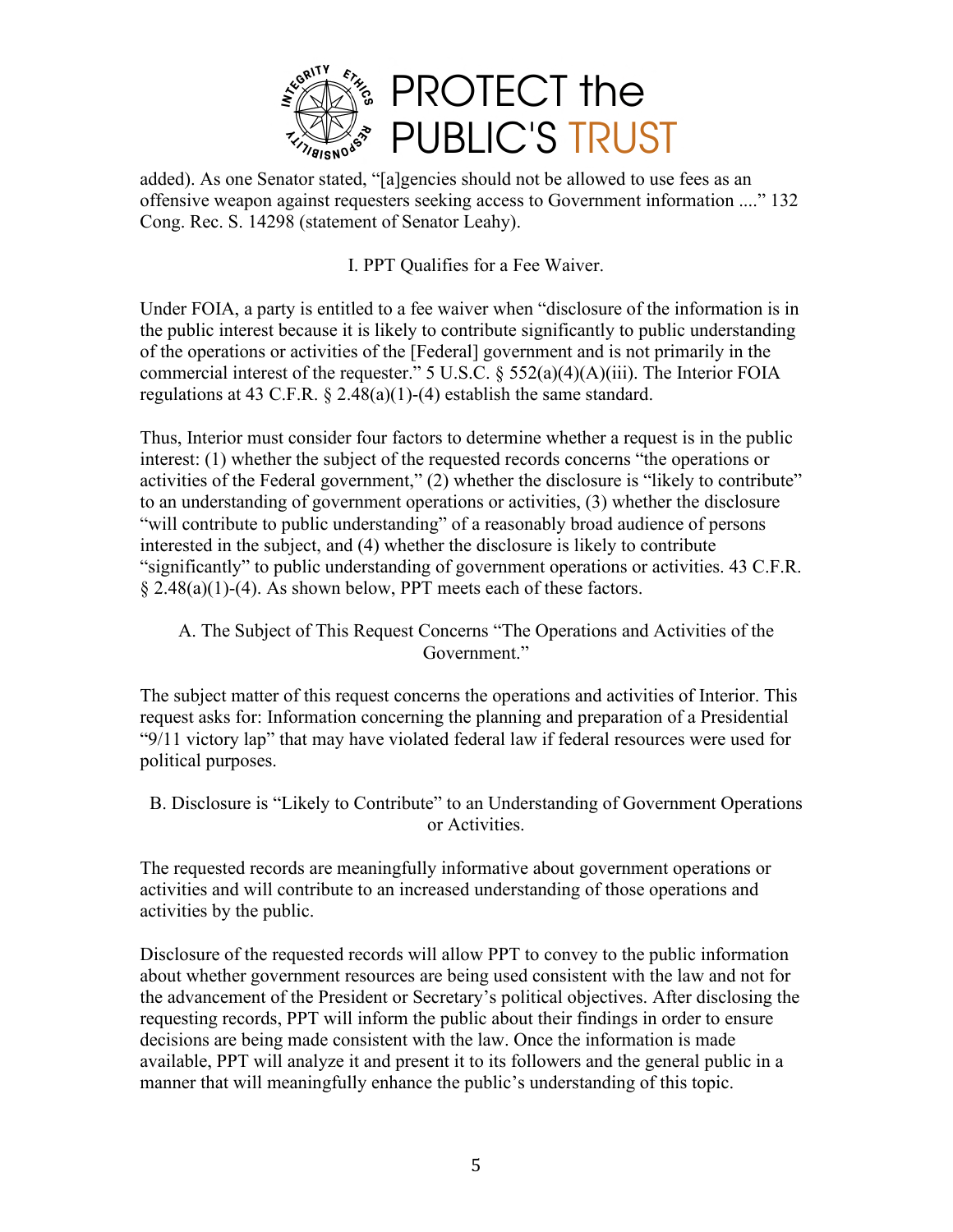

Thus, the requested records are likely to contribute to an understanding of Interior operations and activities.

C. Disclosure of the Requested Records Will Contribute to a Reasonably Broad Audience of Interested Persons' Understanding of the Proper Use of Government Resources for Official Business and Not for Political Purposes.

The requested records will contribute to public understanding of the official charged with managing America's public lands and natural resources. As explained above, the records will contribute to public understanding of this topic.

Government resources, including federal land, should not be used for political purposes or grandstanding, particularly against the backdrop of a national tragedy such as 9/11 or President Biden's recent deadly debacle withdrawing U.S. forces from Afghanistan. PPT will use the information it obtains from the disclosed records to educate the public at large about whether Interior officials aided the White House in any planning for such a political event on federal land in pursuit of President Biden's political objectives. *See W. Watersheds Proj. v. Brown*, 318 F.Supp.2d 1036, 1040 (D. Idaho 2004) ("... find[ing] that WWP adequately specified the public interest to be served, that is, educating the public about the ecological conditions of the land managed by the BLM and also how ... management strategies employed by the BLM may adversely affect the environment.").

Through PPT's synthesis and dissemination (by means discussed in Section II, below), disclosure of information contained and gleaned from the requested records will contribute to a broad audience of persons who are interested in the subject matter. *Ettlinger v. FBI*, 596 F.Supp. at 876 (benefit to a population group of some size distinct from the requester alone is sufficient); *Carney v. Dep't of Justice*, 19 F.3d 807, 815 (2d Cir. 1994), cert. denied, 513 U.S. 823 (1994) (applying "public" to require a sufficient "breadth of benefit" beyond the requester's own interests); *Cmty. Legal Servs. v. Dep't of Hous. & Urban Dev.*, 405 F.Supp.2d 553, 557 (E.D. Pa. 2005) (in granting fee waiver to community legal group, court noted that while the requester's "work by its nature is unlikely to reach a very general audience," "there is a segment of the public that is interested in its work").

Indeed, the public does not currently have an ability to easily evaluate the requested records, which concern the Interior's use of resources to aid the political agenda of the White House. We also are unaware of these records having been released to date. See *Cmty. Legal Servs. v. HUD*, 405 F.Supp.2d 553, 560 (D. Pa. 2005) (because requested records "clarify important facts" about agency policy, "the CLS request would likely shed light on information that is new to the interested public."). As the Ninth Circuit observed in *McClellan Ecological Seepage Situation v. Carlucci*, 835 F.2d 1282, 1286 (9th Cir. 1987), "[FOIA] legislative history suggests that information [has more potential to contribute to public understanding] to the degree that the information is new and supports public oversight of agency operations...."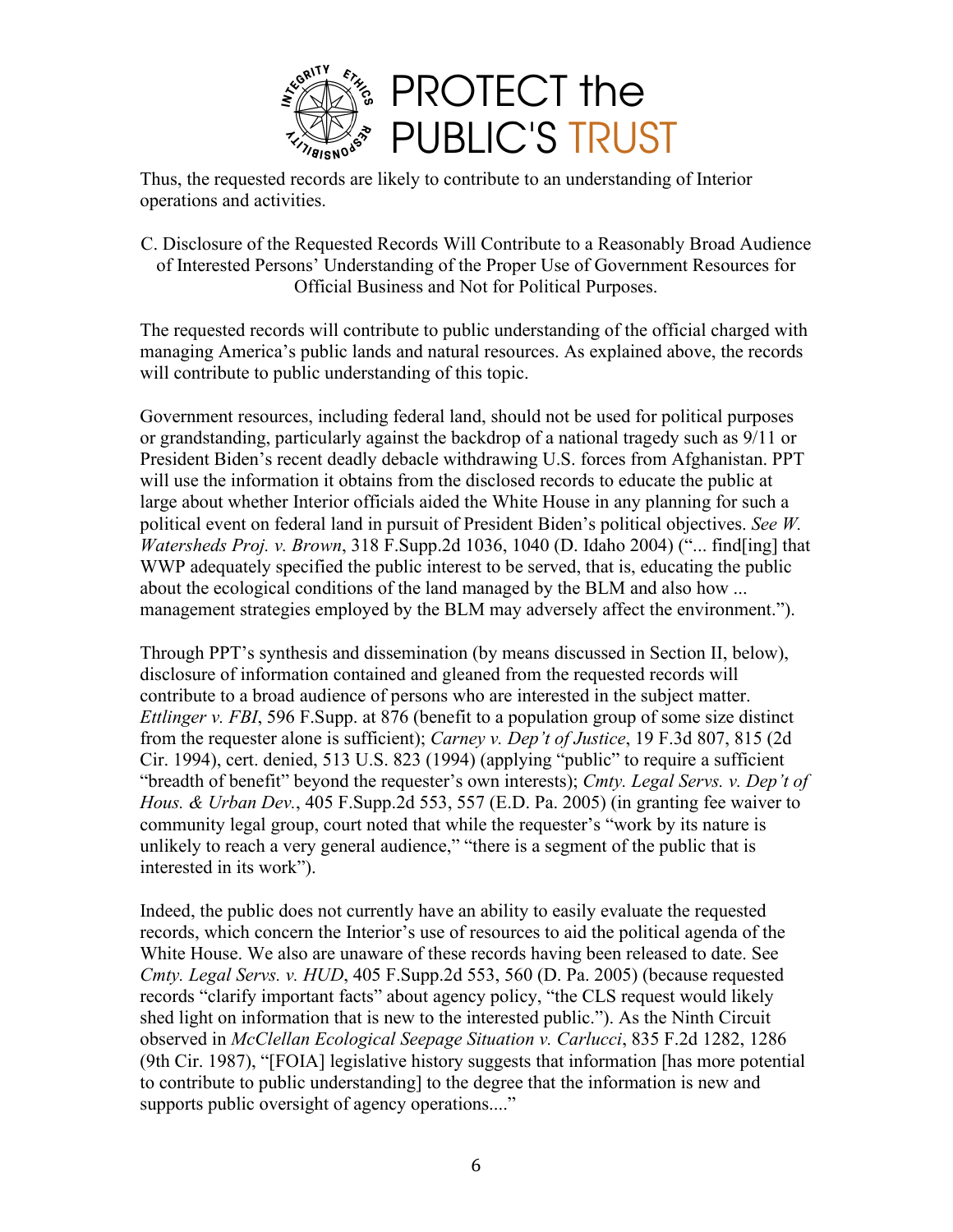

Disclosure of these records is not only "likely to contribute," but is certain to contribute, to public understanding of how senior Department leadership is deploying federal resources and whether they are doing so properly. The public is always well served when it knows how the government conducts its activities, particularly matters touching on ethics and potential misconduct questions. Hence, there can be no dispute that disclosure of the requested records to the public will educate the public about whether Secretary Haaland and her senior aides are compliantly performing their duties.

D. Disclosure is Likely to Contribute Significantly to Public Understanding of Government Operations or Activities.

PPT is not requesting these records merely for their intrinsic informational value. Disclosure of the requested records will significantly enhance the public's understanding of the potential improper use of federal resources for political purposes as compared to the level of public understanding that exists prior to the disclosure. Indeed, public understanding will be significantly increased as a result of disclosure.

The records are also certain to shed light on Interior's compliance with its own mission and responsibility to protect our nation's natural resources and cultural heritage. Such public oversight of agency action is vital to our democratic system and clearly envisioned by the drafters of the FOIA. Thus, PPT meets this factor as well.

II. PPT has the Ability to Disseminate the Requested Information Broadly.

PPT is a non-profit organization that informs, educates, and counsels the public about the importance of government officials acting consistently with their ethics obligations. A key component of being able to fulfill this mission and educate the public about these duties is access to information that articulates what obligations exist for senior government officials. PPT intends to publish information from requested records on its website, distribute the records and expert analysis to its followers through social media channels including Twitter, Facebook, and other similar platforms. PPT also has a robust network of reporters, bloggers, and media publications interested in its content and that have durable relationships with the organization. PPT intends to use any or all of these far-reaching media outlets to share with the public information obtained as a result of this request.

Through these means, PPT will ensure: (1) that the information requested contributes significantly to the public's understanding of the government's operations or activities; (2) that the information enhances the public's understanding to a greater degree than currently exists; (3) that PPT possesses the expertise to explain the requested information to the public; (4) that PPT possesses the ability to disseminate the requested information to the general public; (5) and that the news media recognizes PPT as a reliable source in the field of government ethics and conduct.